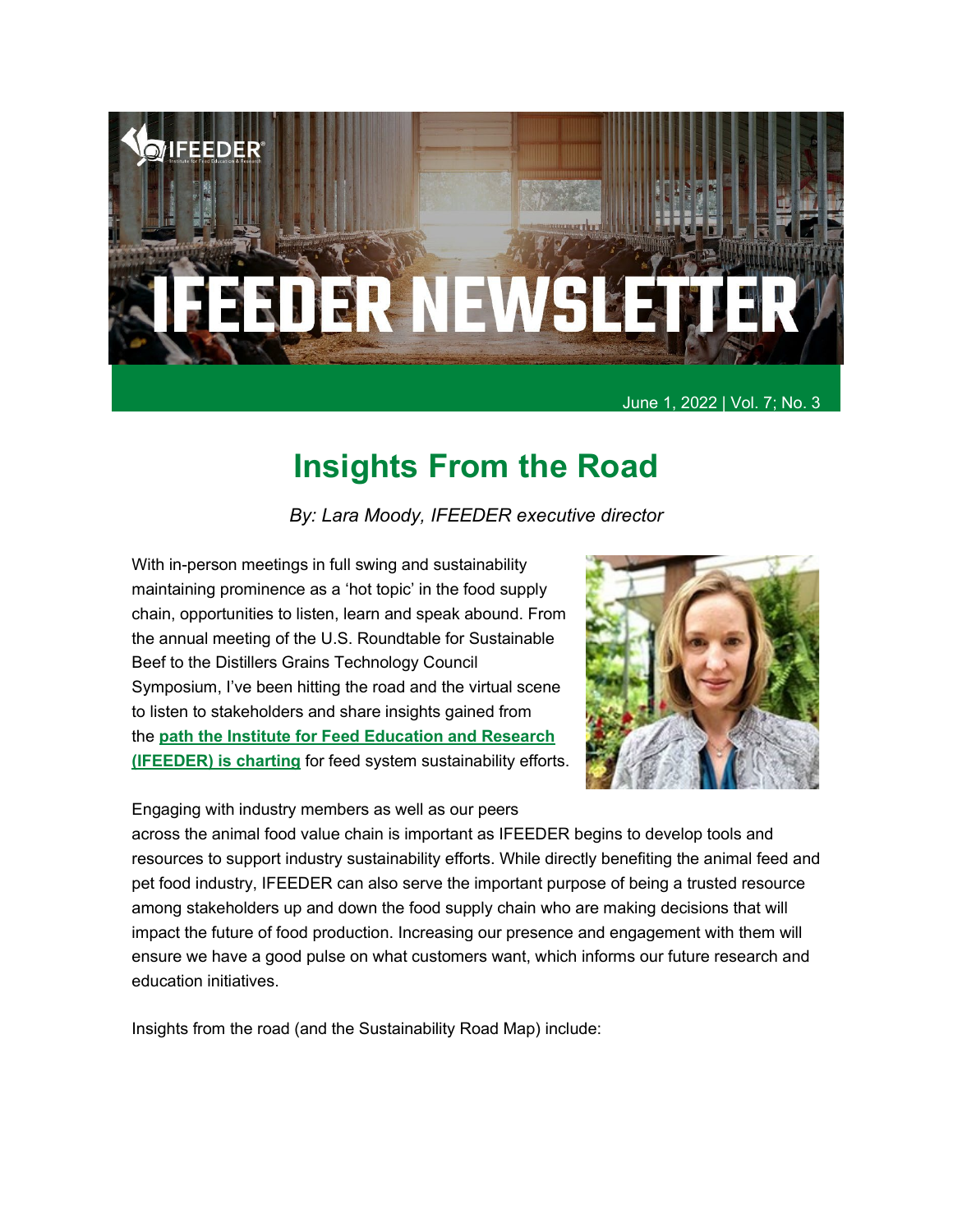- The animal feed and pet food value chain is complex and feed exists in between many sustainability influencers.
- Feed significantly impacts sustainability targets being set by livestock and poultry organizations and animal protein consumer product companies.
- Our downstream stakeholders welcome and desire animal food industry engagement and support to help address the complexities of sustainability accounting.
- The pursuit of **[Scope 3](https://www.epa.gov/climateleadership/scope-3-inventory-guidance)** emissions by downstream stakeholders (both voluntary and **[potentially regulated by the Securities and Exchange Commission](https://www.sec.gov/news/press-release/2022-46)**) will require data from the animal food industry, much of which we'll need to work with commodity production stakeholders to obtain.
- Many animal food industry members desire resources to help launch and advance their sustainability journeys.
- Identifying and prioritizing a collective set of material issues for the animal food industry relative to those of our downstream stakeholders is needed. Governance and societal related indicators are likely as important as environmental ones.



#### Animal Feed and Pet Food Industry Value Chain

# **WEARTHE FEED SYSTEMS SUSTAINABILITY SUMMIT**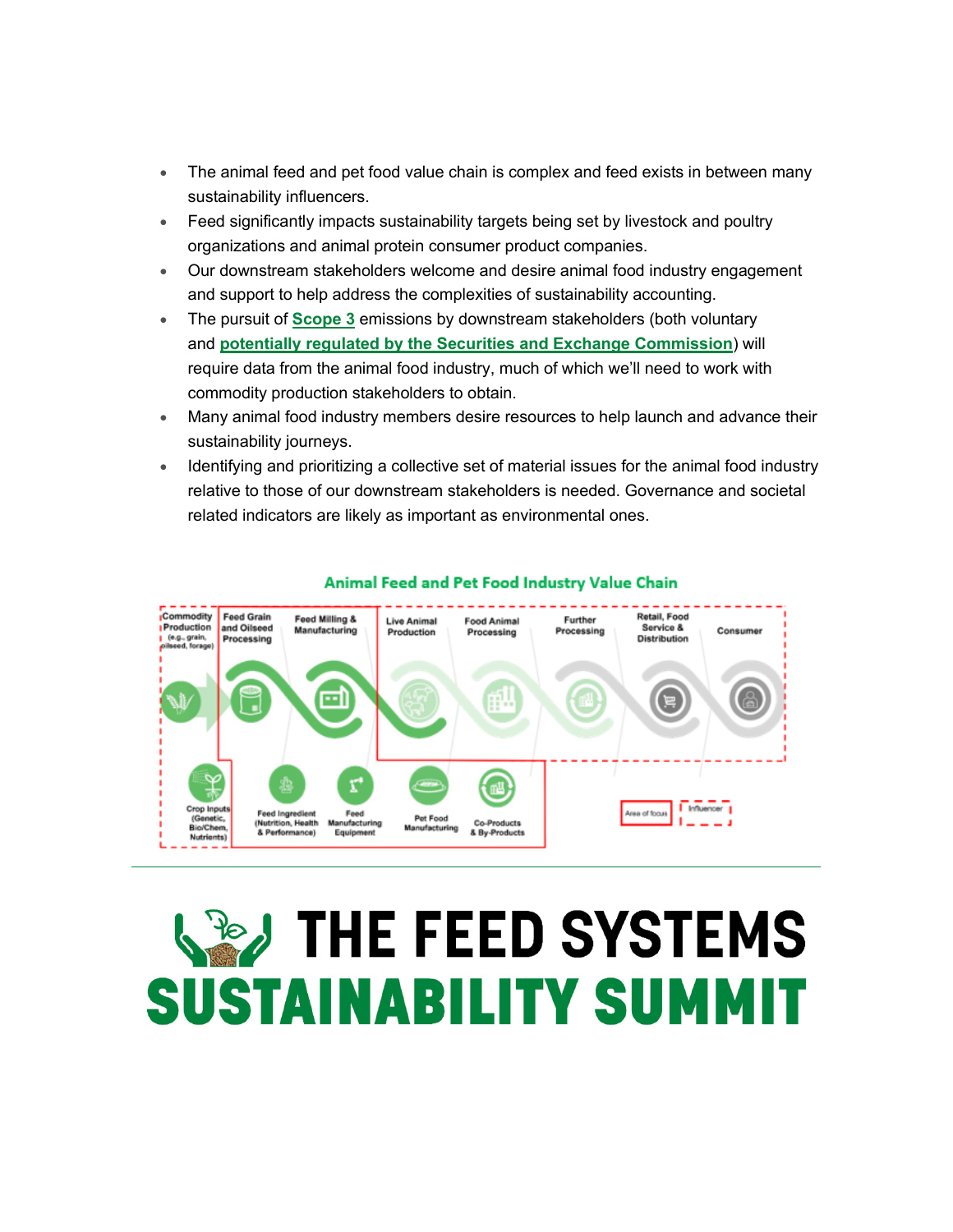## **IFEEDER and WWF Collaborate for Fall Feed Systems Sustainability Summit**

On Sept. 28-29, IFEEDER and the World Wildlife Fund (WWF) are bringing together the full feed value chain, including upstream and downstream entities to discuss four critical components of sustainable feed systems: circularity, innovation, regenerative agriculture and responsible sourcing. Hosted by Chr. Hansen's facility in Milwaukee, Wisc., the summit will convene 30-40 diverse stakeholders to catalyze action around a shared vision for sustainable feed systems. We are not creating a new multi-stakeholder roundtable or attempting to define sustainability for the feed sector, but we are enabling a pre-competitive environment of feed sustainability to support animal supply chain needs.

Through case studies curated to inform the discussion and virtual sessions held in advance of the summit, we'll engage feed manufacturers, ingredient producers, protein companies, researchers, nongovernmental organizations and others along the feed value chain to help inform a sustainable feed system vision. Summer virtual sessions and some virtual portions of the live summit will be free and open to all stakeholders.

**We are looking for sponsors!** By sponsoring the summit, including the virtual events leading up to it, your organization will gain exposure and direct access to animal feed supply chain actors looking to move the needle on sustainability in feed systems. And, it will ensure you have a seat in the room as this is an invite-only event.

Case study submission information and additional details will be available soon. For more information or to claim a sponsorship opportunity, please contact IFEEDER's Executive Director **[Lara Moody](mailto:lmoody@afia.org)** or World Wildlife Fund's Senior Program Officer for Sustainable Livestock Systems **[Sam Wildman](mailto:sam.Wildman@wwfus.org)**.

## **IFEEDER Seeks Funds to Support Updated Nutrition Requirements for Swine**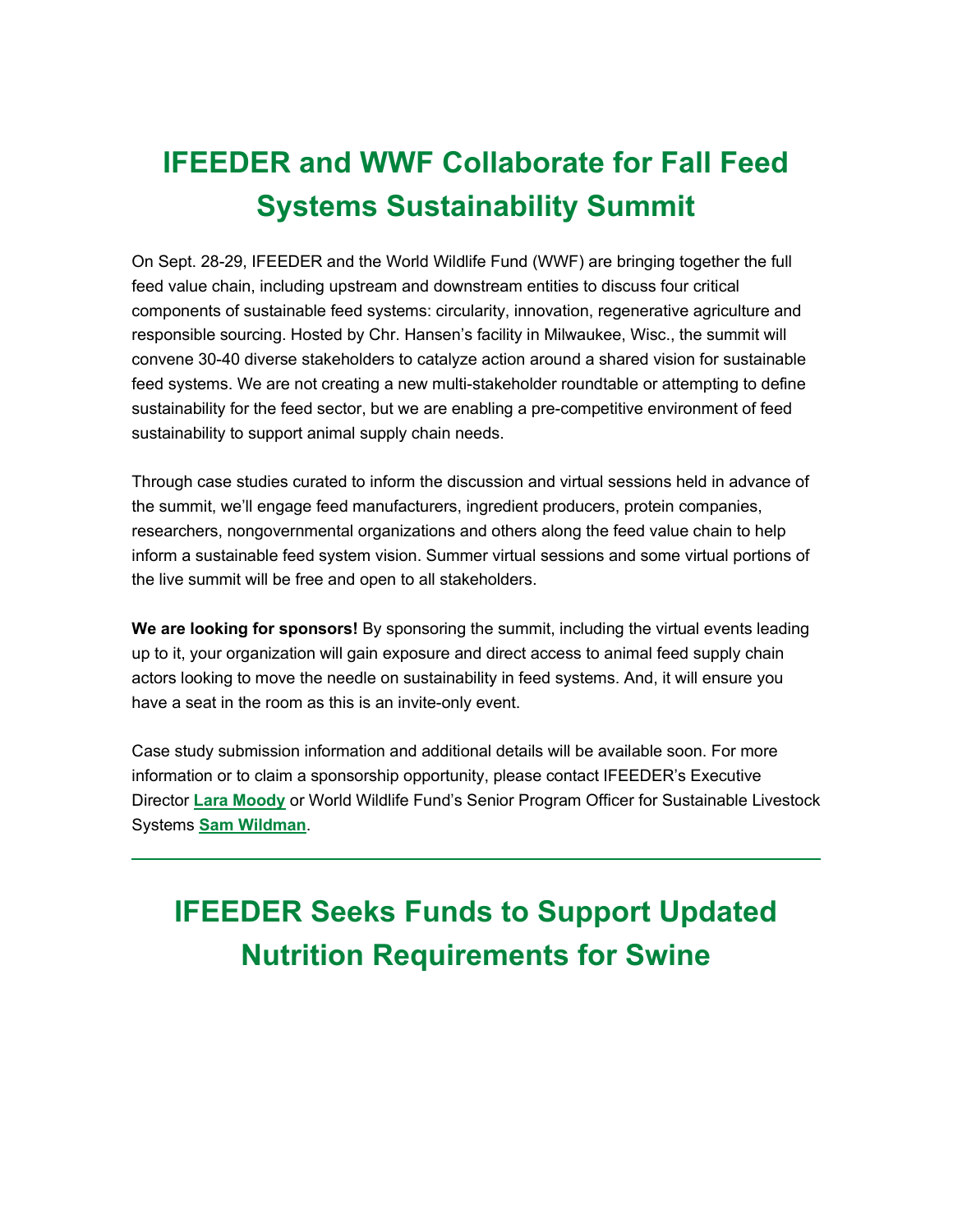

This year, the National Academy of Sciences is coordinating the development of the 12th edition of Nutrient Requirements for Swine. Given its importance to the feed industry, IFEEDER is supporting the update in collaboration with the National Pork Board, United Soybean Board and National Corn Growers Association. Swine nutritionists use the report to make critical feed program decisions and it serves as the formulation basis for U.S. commercial and research swine diets.

The revisions will incorporate:

- Expanded knowledge of next generation coproducts from the corn distilling industry and amino acid roles and functions in swine diets;
- Integration of improved modeling capacity toward the ability to assess the effect of simultaneously changing multiple inputs, including considerations for environmental impact (e.g., carbon footprint) to impact producer sustainability scores; and
- Utilization of a net energy model to replace the metabolizable energy model to more precisely meet the energy needs of the animal.

If your organization is interested in contributing to this effort, please contact **[Lara Moody](mailto:lmoody@afia.org)**.



### **IFEEDER Announces New Board Members and Thanks Outgoing Ones**